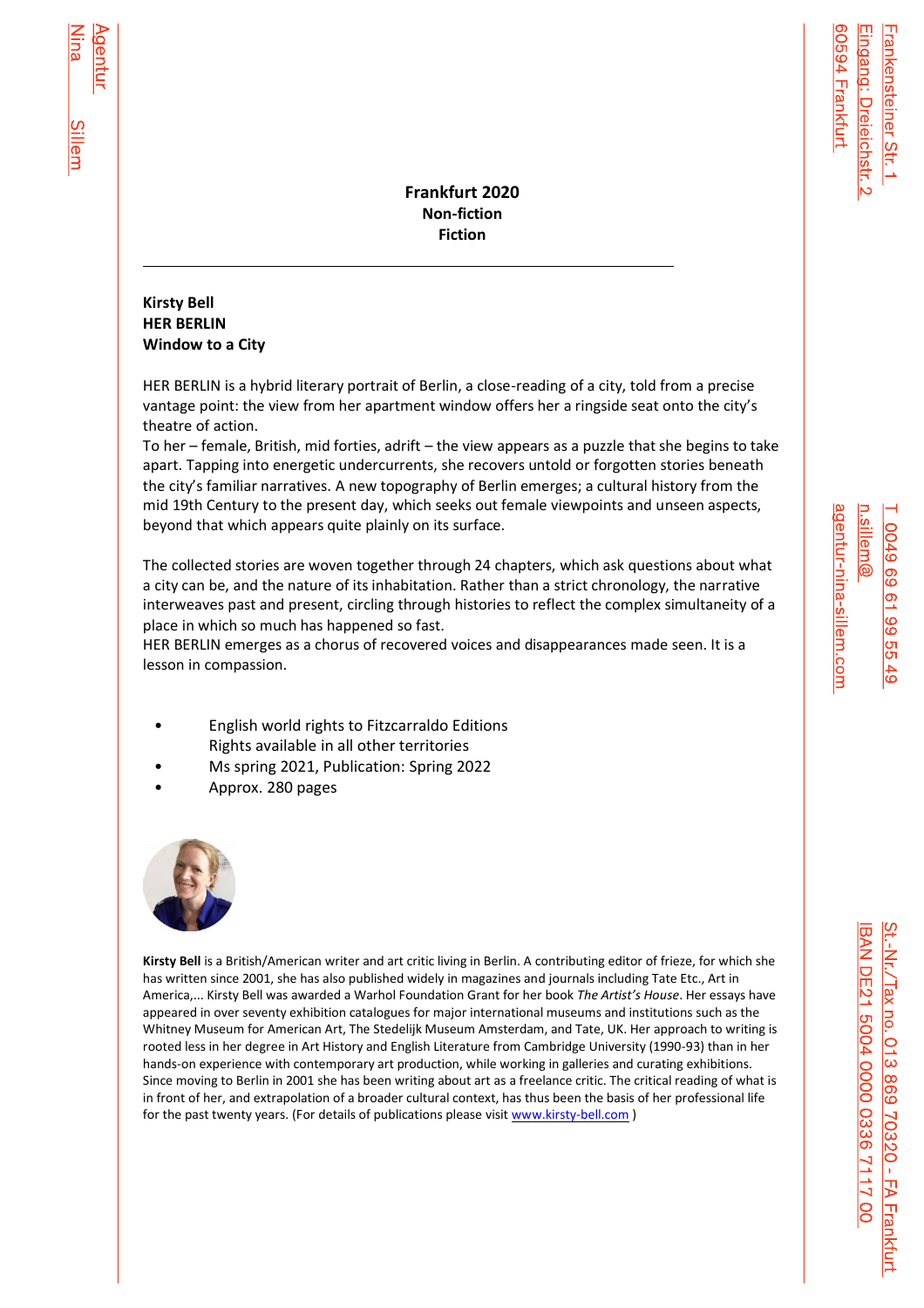**Co-Agents**: NL and Scandinavia: Marianne Schönbach Literary Agency, Italy: Berla & Griffini Rights Agency, Spain: Casanovas & Lynch Agencia Literaria, Taiwan/China: Grayhawk Agency, Turkey: AnatoliaLit Ageny

### FICTION

l

## **Żanna Słoniowska The House with the Stained Glass Window**

"Żanna Słoniowska writes beautifully; with empathy, sensitivity and with real political impact. As a Ukrainian from the multicultural city of Lviv, she provides an important new voice in Polish literature!"

#### **Olga Tokarczuk**

In 1989, Marianna, the beautiful star soprano at the Lviv opera, is shot dead in the street as she leads the Ukrainian citizens in their protest against Soviet power. Only eleven years old at the time, her daughter tells the story of their family before and after that critical moment including, ten years later, her own passionate affair with an older, married man. Just like their home city of Lviv, which stands at the crossroads of nations and cultures, the women in this family have had turbulent lives, scarred by war and political turmoil, but also by their own inability to show each other their feelings. Lyrically told, this is the story of a young girl's emotional, sexual, artistic and political awakening as she matures under the influence of her relatives, her mother's former lover, her city and its fortunes.



**Żanna Słoniowska** was born in 1978 in Lviv and is a journalist and translator. She now lives in Kraków. She is the first winner of the Znak Publishers' Literary Prize, for which her novel was chosen from among over a thousand entries. In 2016, Żanna Słoniowska won the prestigious Conrad Award, the Polish award for first novels.

**Publishers:** Znak, Poland, The Old Lion Publishing House, Ukraine, McLehose, UK, Kampa Zürich, Delcourt, France, Alianza Editorial, Spain

• Rights available in all other territories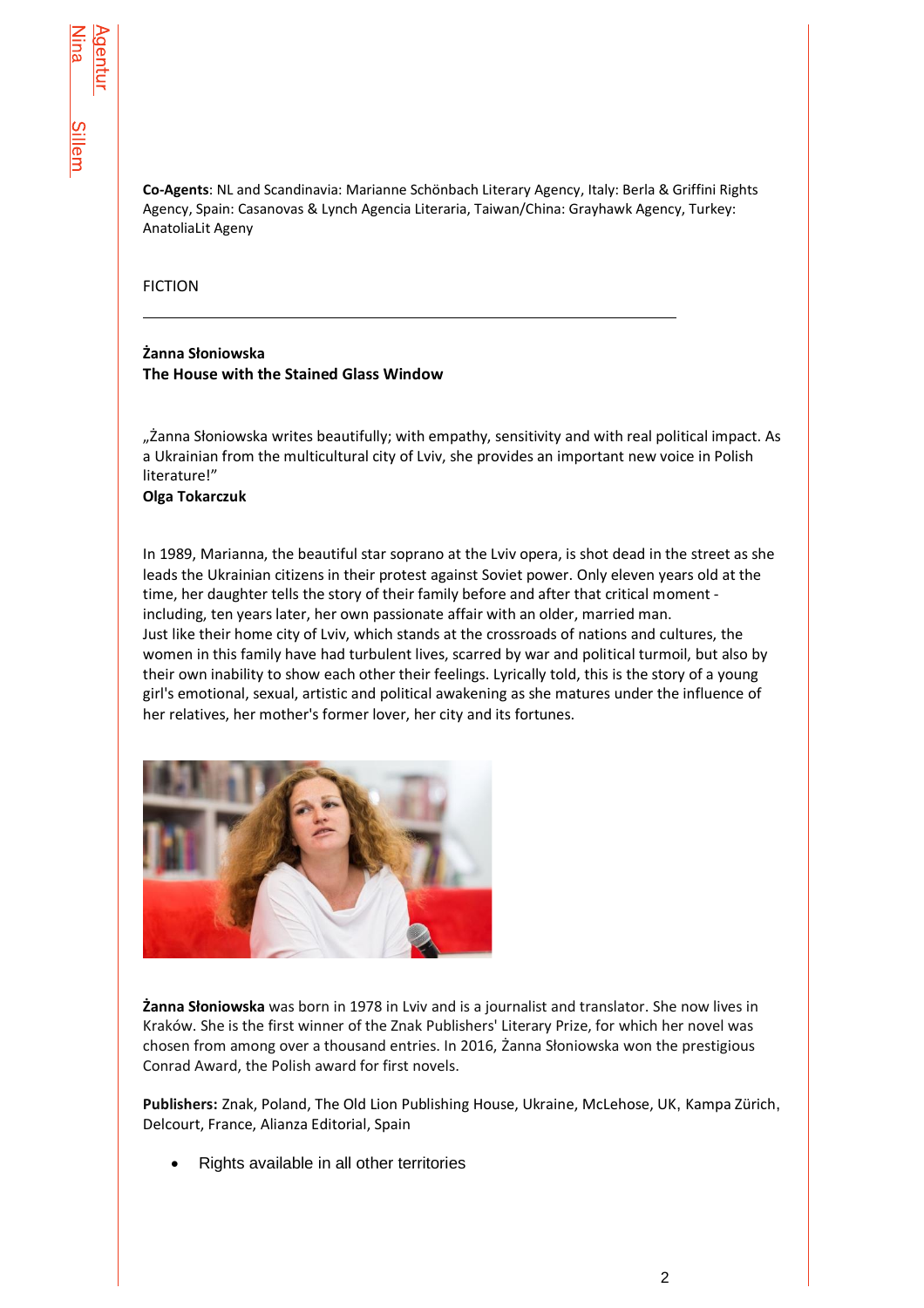**Co-Agents**: NL and Scandinavia: Marianne Schönbach Literary Agency, Italy: Berla & Griffini Rights Agency, Spain: Casanovas & Lynch Agencia Literaria, Taiwan/China: Grayhawk Agency, Turkey: AnatoliaLit Ageny, Milkwood Agency, Korea

#### **Press:**

*The House with the Stained-Glass Window* is remarkable, a gripping, Lvivian evocation of a city and a family across a long and painful century, at once personal and political, a novel of life and survival across the ages (*Philippe Sands*)

Few novels will engage the heart and mind as cohesively as this emphatic performance that triumphs through its depiction of the human stories overshadowed by history. (Eileen Battersby, *Financial Times.*)

Dans Une ville à cœur ouvert, Żanna Słoniowska raconte le combat de femmes à Lviv, en Ukraine, cité symbole des changements politiques de l'Europe. Visite guidée avec la romancière. (…) Il serait dommage de ne pas profiter de l'exceptionnelle porte d'entrée qu'est ce roman aux accents boulgakoviens proposé par Żanna Słoniowska. (Marianne Payot,L'Express)

À elles quatre, ces femmes symbolisent leur ville bringuebalée par l'Histoire, malmenée par les occupations successives. Dans ces pages envoûtantes, Żanna Słoniowska éblouit par sa faculté à mêler les époques, mais aussi l'art et l'amour, l'intime et la politique. (Laurence Caracalla,*Le Figaro Magazine*)

Słoniowska writes subtly and beautifully - every phrase conjures up images, casting colourful lights just like the stained-glass window of the title. (Sylwia Chutnik)

Słoniowska is a fascinating story-teller… This is an astonishing literary discovery. (Justyna Sobolewska *Polityka.*)

Żanna Słoniowska surprises and seduces. (Jaroslaw Czechowicz, *Krytycznym Okiem.*)

This novel was written as a challenge to crushing, cruel history; it arose from a desire to give a voice to the individual experiences of women. But at a certain point it turns in a direction contrary to its original ambitions, and the counter-history disappears in the fog of exploding smoke grenades. (Dariusz Nowacki *Gazeta Wyborcza.*

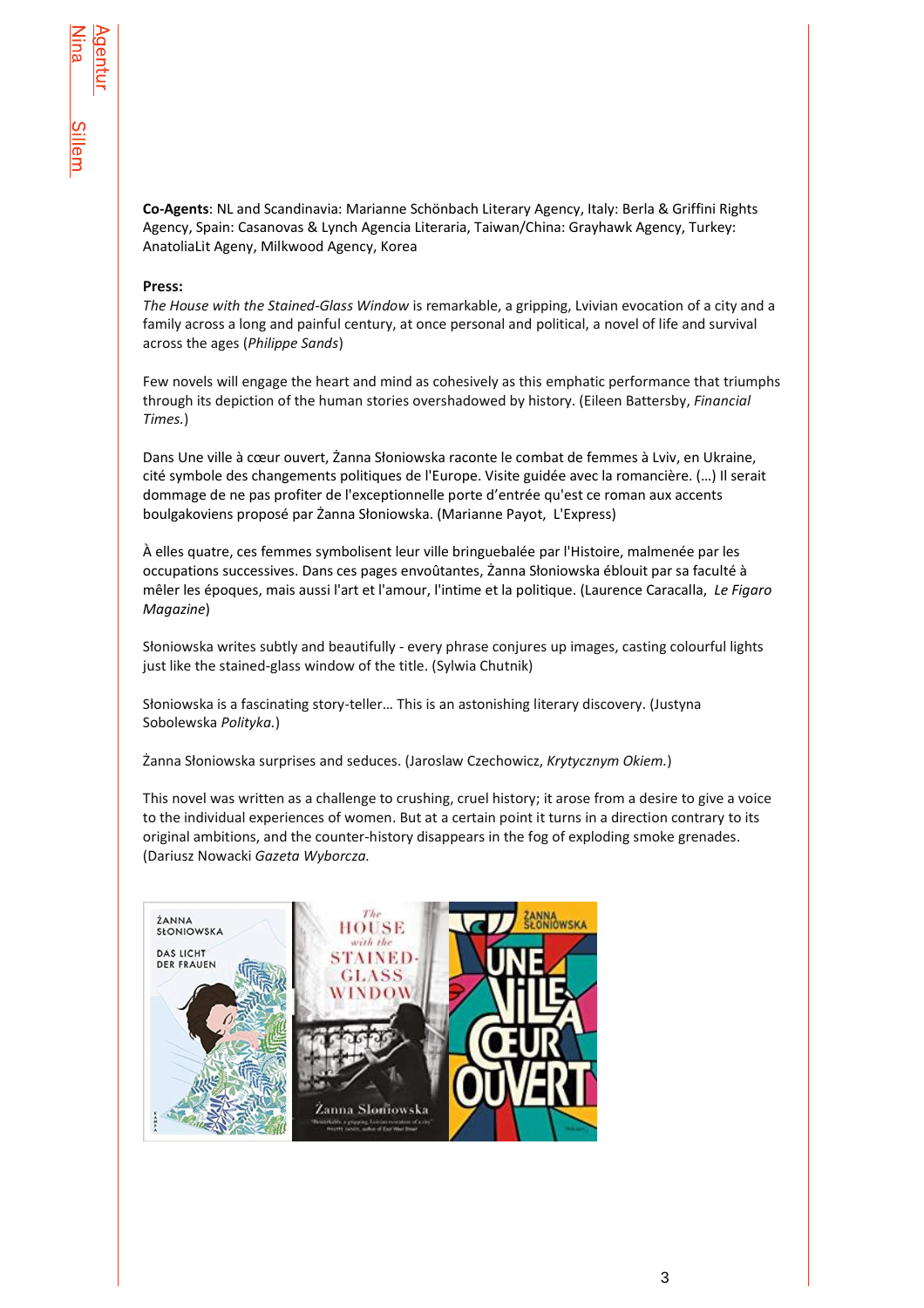Publication May 2021:

## **Annette Kehnel We've Done It Before – A Concise History of Sustainability**

Communities that functioned on the basis of sharing on the Monte Subiaco in Italy, sustainable fishing at Lake Constance, common lands in the UK, the economy of transient grazing among Alpine sheperds in the south of France, banks providing microcredit in Bologna and other Italien cities (Monti di Pietà) and crowdfunding to finance bridges in Avignon; progressive thinkers who analysed capital five hundred years before Marx; systems to provide collectively for those in need like the Fuggerei (social housing) in Augsburg; second-hand markets in Paris and the Beguines who lived in female communities based on the idea that less is more and who planted exquisite self-sufficient gardens in the middle of medieval cities like Antwerp and Bruges …

Pre-modern history is full of inspiring and amazing examples and concepts that are ripe for rediscovery. And we urgently need them as today's challenges – finite resources, the twilight of consumerism, growing inequality – are pressing, but we are having difficulty finding new ways forward, because we still think and act according to nineteenth-century concepts that have become completely dysfunctional in the twenty-first century.

Historian Annette Kehnel shows us that we have to go further back in history to find inspiration for our future and provides surprising and vivid examples from medieval and early modern history. Her work is full of fundamental and inspiring alternatives to the status quo and its leading doctrine. Growth and returns were not always the measure of all things; we acted and lived differently and we could do so again. This amazing book takes a stimulating and revelatory look at a past that has the power to change our future.

"Finally, here is a historically enlightening approach to the sustainability debate. Kehnel opens our eyes to the facts that, first and foremost, human life existed even before capitalism, and second, that sustainability is neither a modern invention nor something that still needs to be invented. A wonderful and much-needed book!"

\*

**Harald Welzer**, best-selling author and editor of futurzwei Magazine

"Recycling, sharing, co-operation – it was all happening before! Annette Kehnel, a medievalist, argues that our conception of economics is stuck in the nineteenth century. We have to go further back in history to think our future afresh, and save the planet. She offers surprisingly practical examples and introduces remarkable individuals from the last two thousand years. This is set to be a bold and exciting book – a must-read!" **Lyndal Roper,** Regius Professor of History, Oriel College, Oxford

"A committed and thought provoking book – rich in engaging examples and surprising alternatives - , that makes clear that we need the past for our future." **Bernd Schneidmüller,** Professor of Medieval History, Heidelberg University

**Annette Kehnel** was Chair of Medieval History at the University of Mannheim. She has published numerous works on cultural and economic history and historical anthropology, the main focus of her research.